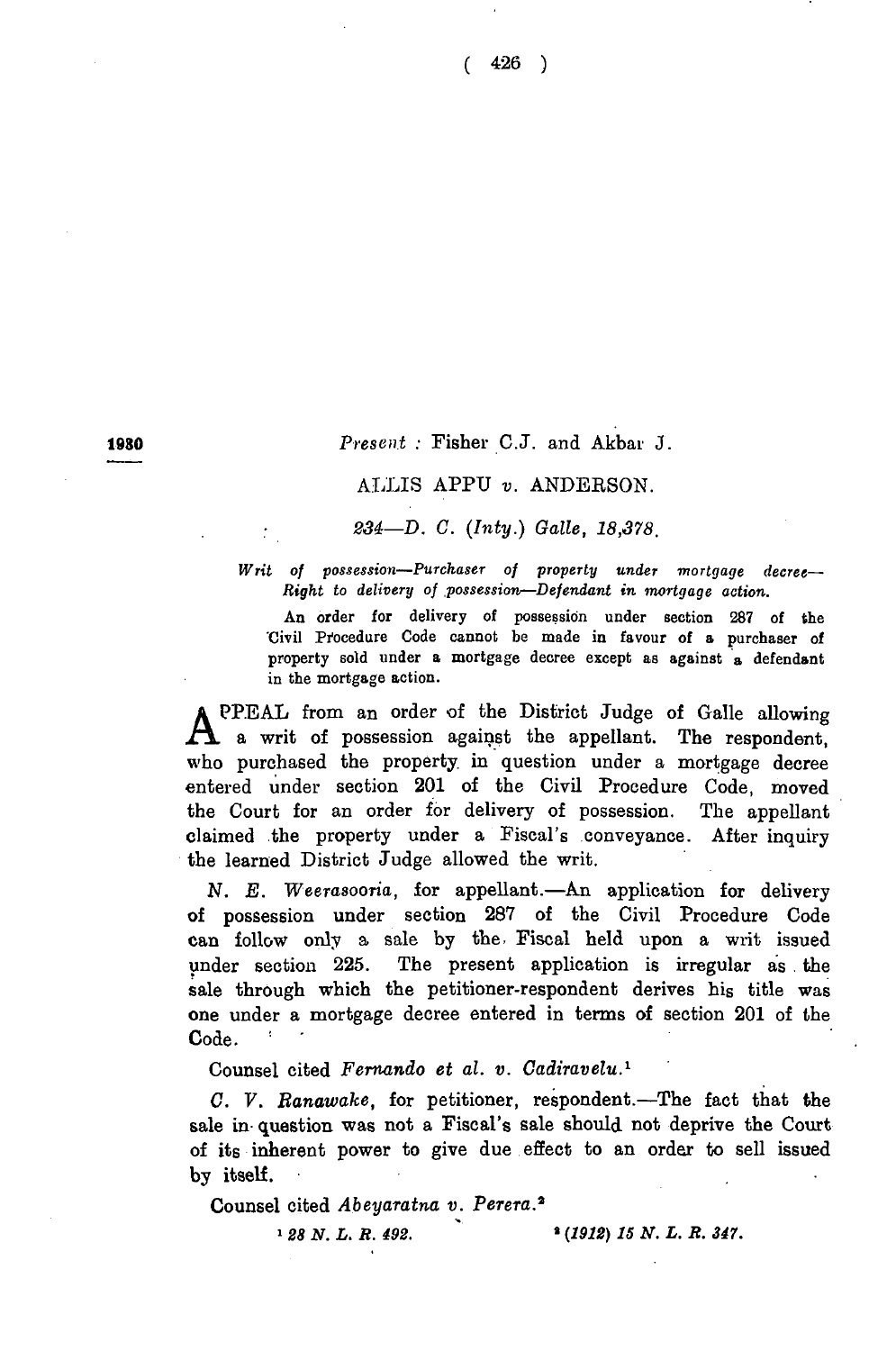February 26, 1930. Akbar J.—

This appeal is on a point of law against the order of the District Judge allowing writ of possession against the appellant in respect of a certain property. The respondent to this appeal purchased this<br>property under a mortgage decree dated November 18, 1921. property under a mortgage decree dated November 18, entered under section 201 of the Civil Procedure Code. The respondent obtained a conveyance from the Secretary of the District Court on August 27, 1922, but after making an attempt to get possession of the property on May 24, 1924, he took no further steps till February 6, 1929, when he moved the Court for an order for delivery of possession, of the property. On April 8, 1929, the Fiscal reported, according to the journal entries, that the appellant refused to give up possession and that he produced Fiscal's transfer No. 13,699 in his favour. On this report, after certain preliminary steps, the District Judge inquired into this matter on October 8, 1929. and as a result of the inquiry the District Judge allowed a writ of possession to issue against the appellant, who was also condemned to pay the costs. The appeal is from this order. It will be noticed that the respondent was not a purchaser at a Fiscal's sale, the sale being under a mortgage decree entered under section 201 of the Civil Procedure Code. The District Court had, therefore, no authority to issue a writ under section 287 of the Civil Procedure Code, which only applies to a Fiscal's sale on a writ issued under section 225 of the Civil Procedure Code. Mr. Ranawake, however, for the respondent, cited the case of *Abeyaratna v . Perera* 1 in support of his argument that the Court has an inherent power to direct delivery of possession to the purchaser purchasing under a sale held under section 201 of the Civil Procedure Code to render the sale effectual. It will, however, be seen from the judgment of Wood Renton J. that he was careful to point out that delivery of possession could only be allowed as against the defendant in a mortgage action, who in contempt of the powers of the Court remains in possession of the property. The following extract makes this quite clear: " I would set aside the order under appeal and send the case back to the District Court for the purpose of the defendant being noticed to show cause, if he has any to show, why the appellant should not be put in possession of the property purchased."

In this case the appellant was not a party to the original mortgage action and has apparently been in possession for a considerable number of years. The case referred to above came up for consideration in a later case before the Full Bench, namely, *Fernando v. Cadiravelu.2* The remarks of Garvin J., at page 499,. clearly show that he was averse to the extension of the principle enunciated in *Abeyaratna v. Perera* (*supra*) to any person who was not a defendant in the mortgage action. For these reasons I am of 1 *(1912) 15 N . L. R. 347.* » *28 N . L. R. 492.*

*AUis A ppu v. Anderson*

1930